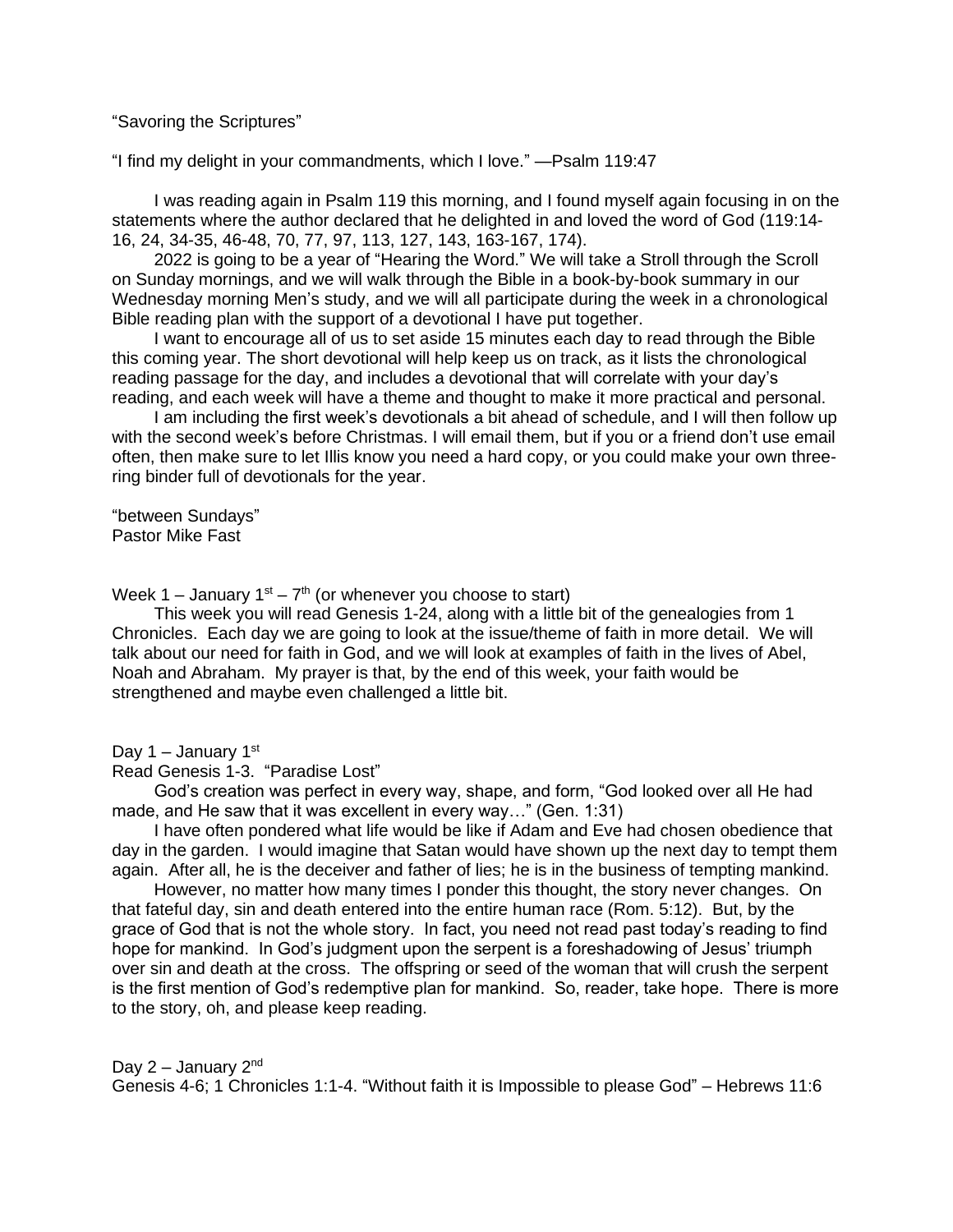So why exactly was Abel's offering accepted by God and not Cain's offering? Some have argued that it is because Abel sacrificed an animal while Cain only brought produce of the ground. However, both grains and animals are used in the sacrificial system of the old covenant.

To find out why God accepted one and not the other, we have to go to the New Testament book of Hebrews. In Hebrews 11:4 we see that it was a matter of faith that made Abel's offering stand out. This issue of faith is one that comes up time and again in the scriptures. God is more concerned with our faith than with the externals of religion and public service. Certainly, Cain brought an offering for the same reason as Abel. However, for Abel, it was an expression of faith, but for Cain it was religious duty.

How do you approach the worship of God? Do you worship God from your heart because you have faith in His promises? Or do you worship out of duty or obligation or because someone is watching? May your worship be like that of Abel.

## Day  $3 -$  January  $3^{\text{rd}}$

Genesis 7-10; 1 Chronicles 1:5-23. "Faith is believing without seeing"

Years ago, our family watched the animated movie *Chicken Little*. In that movie the lead character, Chicken Little, warns everyone in town that the sky is falling. Of course, he is ridiculed for taking a stand on this issue. I think Noah may have felt somewhat like Chicken Little. 2 Peter 2:5 says that, "Noah warned the world of God's righteous judgment." Can you imagine the response Noah would have received from these wicked people?

Noah had faith in God. He was unfazed by the critics. He was undaunted by the challenge of building such a large boat (without the help of Home Depot!). Noah was the only one who heeded God's warning. Noah acted in faith. He didn't need God to prove anything. He believed in God's Word and acted accordingly.

Are you willing to listen to God's Word and act accordingly? Or are you still waiting for God to prove himself? Exercising faith means to take God at His Word and act appropriately. May you be doers of the Word and not merely hearers of it.

Day  $4 -$  January  $4<sup>th</sup>$ 

Genesis 11-14; 1 Chronicles 1:24-27. "If you say go, we will go"

In church, we sing a song with that line it; "If you say go, we will go." As I think about what God asked Abram to do, I thought about that song. Like many of you, I am prone to sometimes sing worship music without allowing the meaning of the words to sink in. Abram, as he was known at this point, embodied what this song is all about. God gave Abram a directive to go to a foreign land. He didn't ask Abram to go or if he even wanted to go. God commanded Abram to go.

Amazingly enough, Abram responded in faith and obeyed God's command. Genesis 12:1 reveals some of the magnitude of this move, "leave your country, your relatives, and your father's house…" Basically, God told Abram to abandon all that he knew – every source of security and comfort and to stake his whole life on God.

It is hard to imagine a greater example of faith. If God were to tell you to go, would you go? Are you willing to step out in faith and stake your life on God and his promises? May you have faith like Abram to do just that.

Day 5 – January 5th Genesis 15-17. "A crisis of faith"

Have you ever found yourself really struggling in your faith?